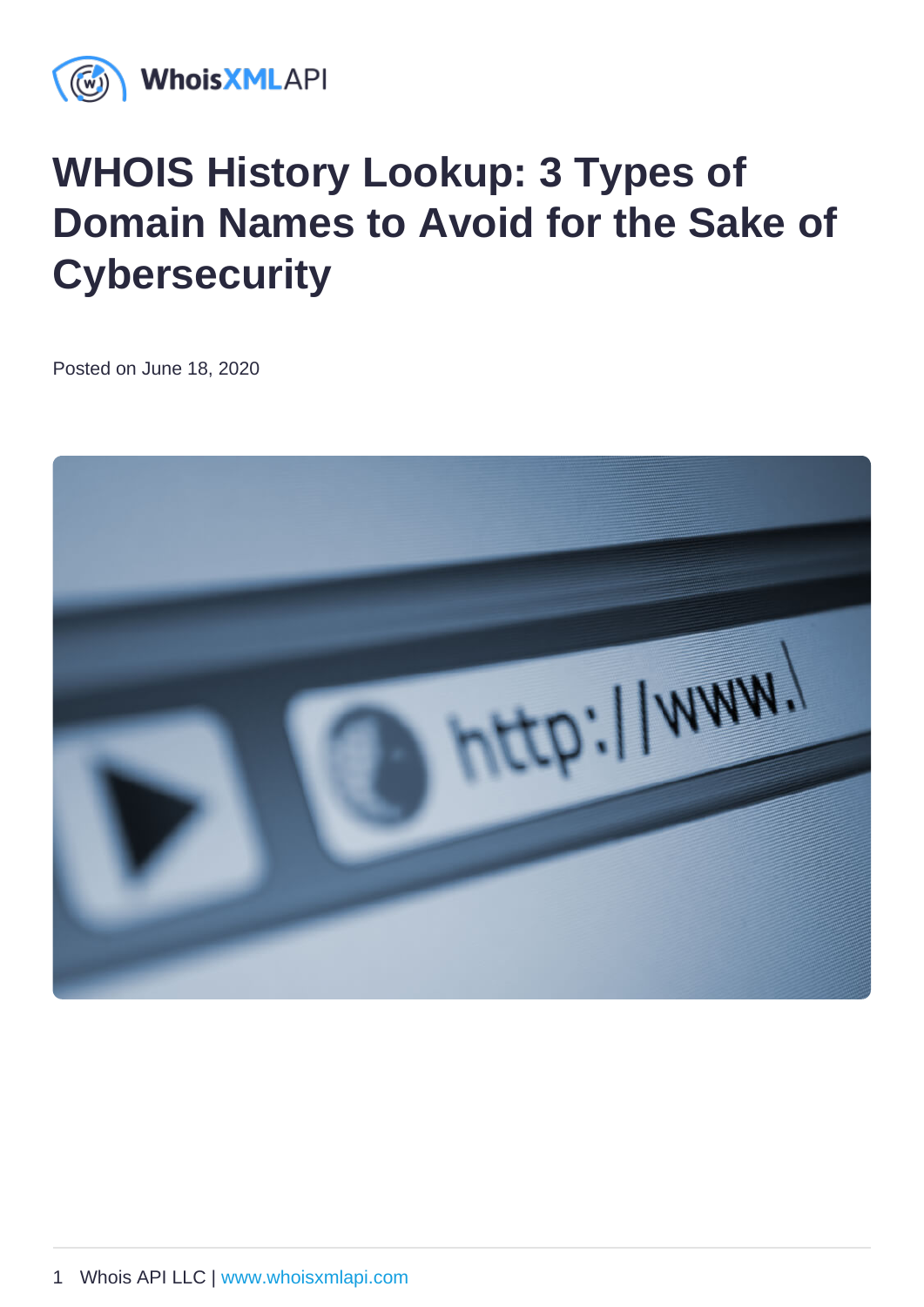Expanding one's business online footprint with the right domain names should not just be left to business decision-makers, but also involve cybersecurity experts. Though old domains can bring benefits to the table, no enterprise wants to [end up with those having a sinister past.](https://drs.whoisxmlapi.com/blog/avoid-ties-to-malicious-activity-by-knowing-the-history-of-a-domains-ownership) WHOIS history queries via solutions such as [WHOIS History Lookup](https://whois-history.whoisxmlapi.com/lookup), [Search](https://drs.whoisxmlapi.com/whois-history) (from the Domain Research Suite), or [API](https://whois-history.whoisxmlapi.com/api) can help avoid that.

How so? Digging into a domain's WHOIS history allows you to gather more context about its past ownership, including whether it may have belonged to threat actors at some point and should therefore require greater scrutiny.

We compiled a list of domain history no-nos that can put a strain on your ventures' success (possibly [landing your website on blacklists\)](https://drs.whoisxmlapi.com/blog/knowing-a-domains-ownership-history-can-help-you-avoid-getting-a-blacklisted-domain) or even cause harm to whoever might get into contact with them.

## 1. Avoid Domains Tied to Phishing

Phishing may be an age-old threat but it still [accounts for 80% of reported security incidents.](https://www.csoonline.com/article/3153707/top-cybersecurity-facts-figures-and-statistics.html) And since most phishing attacks begin with an email, we can often learn about phishers via the address's domain they used to send malicious messages.

Say, for instance, that you received an email address sporting account[.]com as a domain name. Alternatively, you may also be interested in buying this domain name because it's short and could be a nice addition to your product lines.

A WHOIS History Search query can tell you not only a domain's current registrant but also its past owners throughout its existence. For our sample, we found that account[.]com currently belongs to an individual, whose ownership wouldn't expire until July 2020. Thus, if you're interested in obtaining the domain, it would sound right to start negotiating for it. Assuming the owner is willing to part with it, however, due diligence suggests that you check if it has ties to any kind of malicious activity before the actual purchase.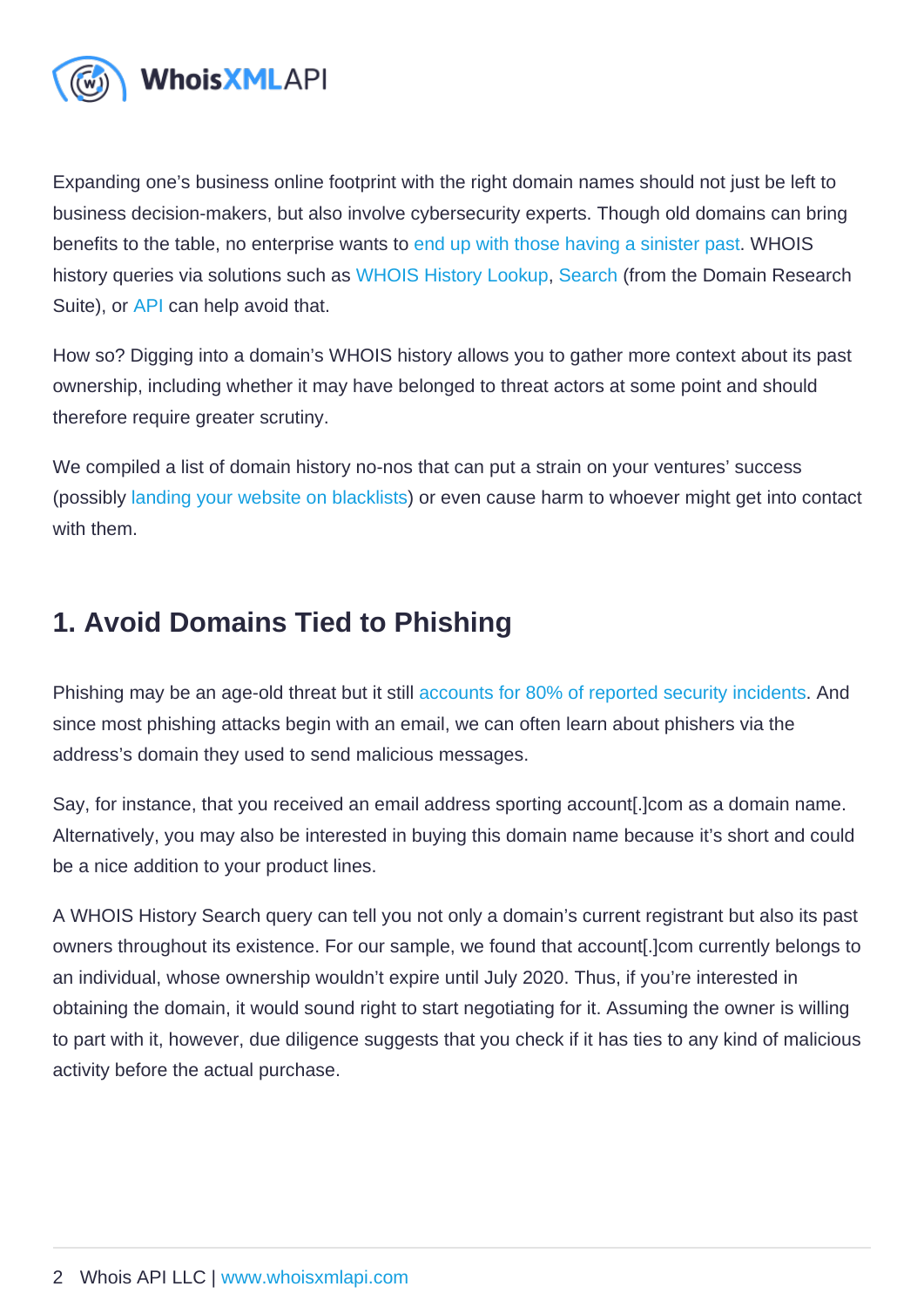You can do a Web search for it. We discovered that variations of the domain commonly figuring in phishing attacks, such as [one targeting PayPal.](https://www.metacompliance.com/blog/what-are-paypal-phishing-scams-and-how-to-spot-them/) We verified this via the Threat Intelligence Platform (TIP) and discovered that [account\[.\]com](https://threatintelligenceplatform.com/report/account.com/PHi5TCuv8k) is indeed considered a malware host, according to PhishTank. Knowing that, it may still be on a blacklist, which means some potential consumers may never be able to access it.

## 2. Stay Away from Domains Connected to Malicious **Organizations**

Some cybercriminal gangs operate like established legitimate companies would. One example of this is the [group behind the GozNym malware,](https://www.fbi.gov/wanted/cyber/goznym-subjects?__cf_chl_jschl_tk__=74c48c0633e8ed88372d18c91249ae75ba863d00-1587015572-0-AfPRGOzbfEjPI_NfJEuiLRGWkX70ABkjWjsQzYPSLnq6YqHo6Fmnp_SYssT3aGja2u2ESdQFCWFr-a8ar5jgT4E-dYHsBHyqHtpLUR7dNTFeNcXY88ljHG4coT4P0Qm-l6yEsqmIvKuqEzWX8v7Gv9BbI5N30Aae3jIEDOkwDu30UhUuJCAFyS0v3bu7u-m7raYX49aoVocqm-a9YXZwm8LqXGJgW-OM6OKzkgjxDvfKH_uMzm45KJ6H3ubKUx8Ka7zC77NDs8MnSFAYUdp3n9Oo57ftmFiGqepKlYd1tZxwerT-frhZam8hK5j6F_nFDg) which stole millions of dollars from several victims,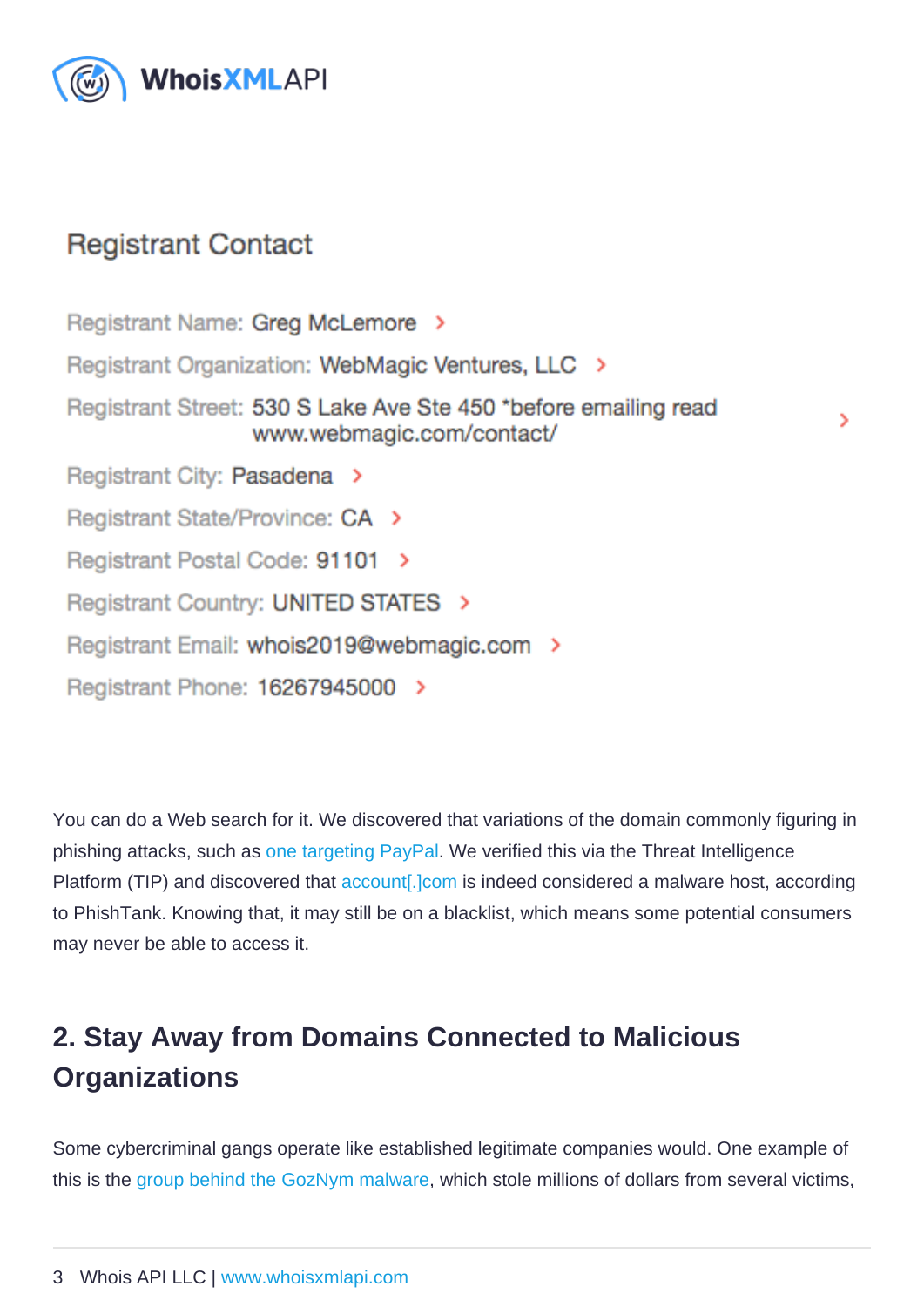primarily businesses and financial institutions in the U.S., between October 2015 and December 2016.

Let's say that you're interested in adding the domain fabrics-for-life[.]com to your textile manufacturing division's web portfolio. The first step to ensure that it's not connected to a notorious organization is by running it through a domain history lookup. Domains that figure in attacks are normally included in various security solution blacklists and so could remain inaccessible to their users no matter how much time passes. Our query revealed that a Vladimir Gorin owned the domain up until 25 March 2016.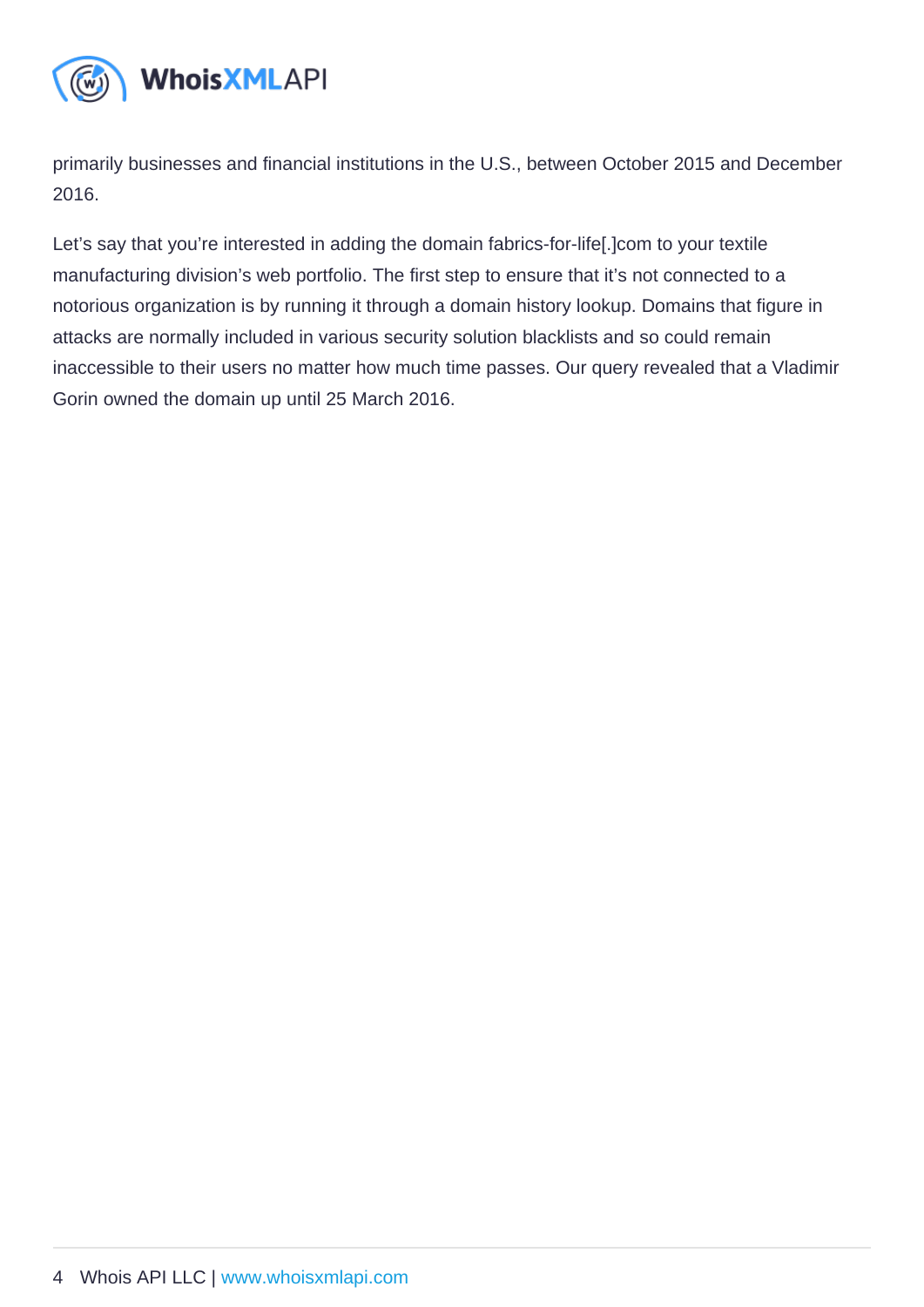From the GozNym FBI page, you can see that one of the GozNym gang's members shares the name "Vladimir Gorin." That said, while fabrics-for-life[.]com may have been a perfect fit for one of your websites' home, it may not be a good idea to use it as it still may be part of security solution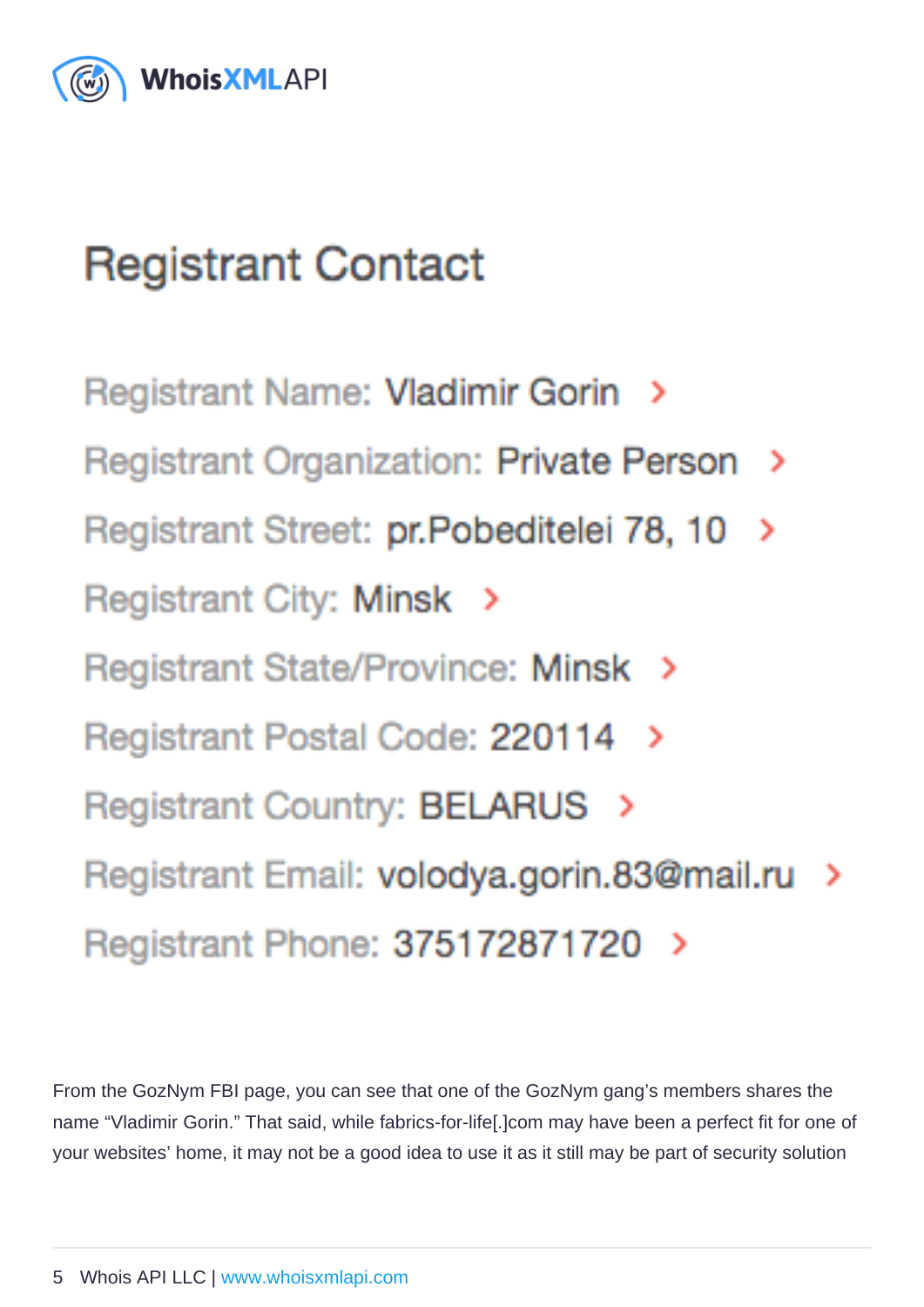providers' blacklists, making it unavailable to potential visitors.

## 3. Steer Clear of Domains Preowned by a Convicted Felon

You wouldn't want to purchase or interact with a domain formerly owned by a known cybercriminal either. For would-be purchasers, that domain may have been or is still being blocked by security solutions and even Internet service providers (ISPs) and search engines. And for security reasons, you don't want to become another of its victims.

So let's say that you were alerted to the domain pcmac[.]ir by your firewall and aren't sure how to deal with it. A WHOIS History Search can tell you that the domain has had a single owner (Mohamad Paryar) since its initial registration on 18 November 2017. By this time, you still have no idea why pcmac[.]ir was flagged. A potential reason could be its owner.